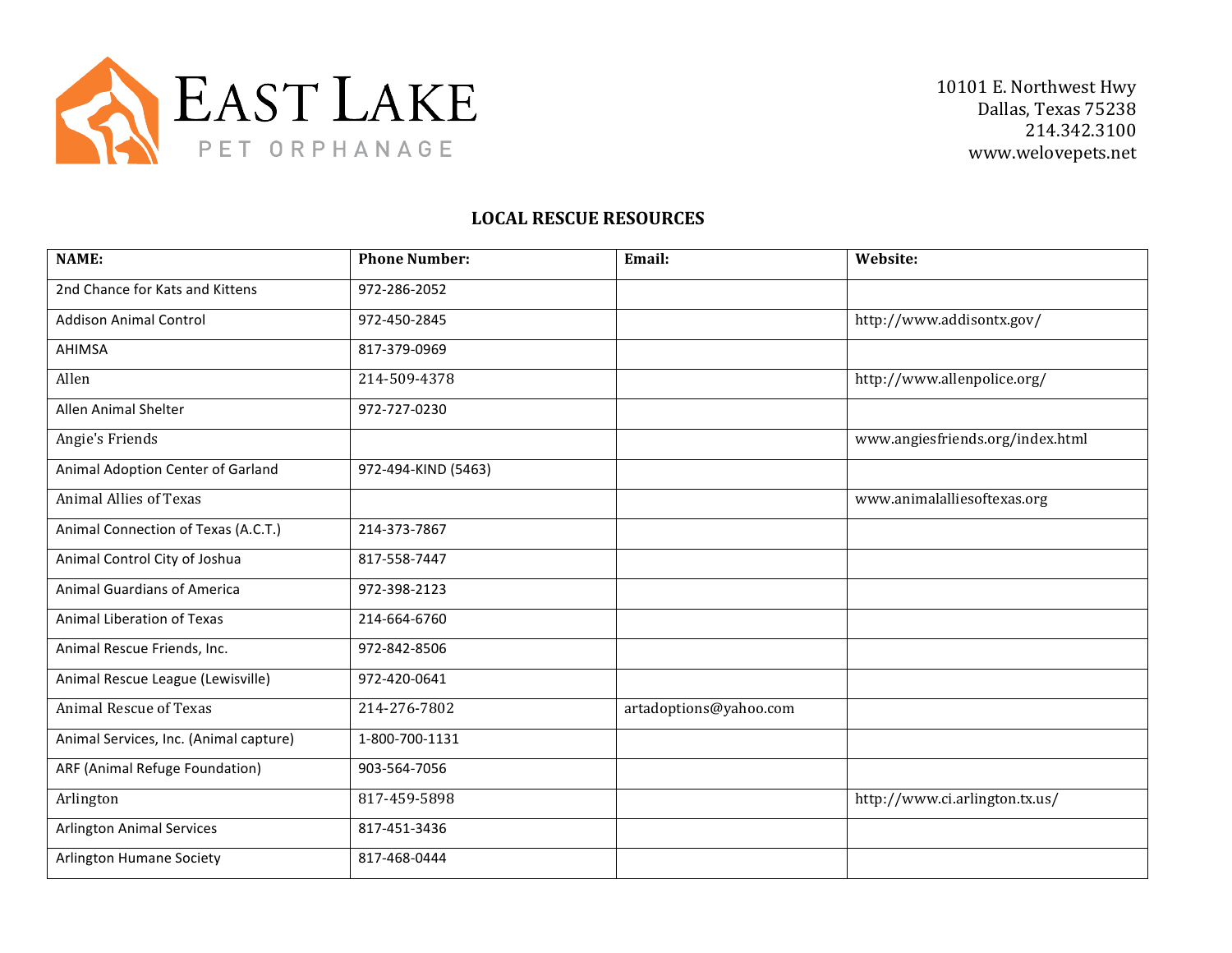| <b>Azle Animal Control</b>                            | 817-444-8215                     |                                      | http://www.cityofazle.org/                      |
|-------------------------------------------------------|----------------------------------|--------------------------------------|-------------------------------------------------|
| <b>Balch Springs</b>                                  | 972-913-3006                     |                                      |                                                 |
| <b>Bat World Sanctuary</b>                            | 1-940-325-3404                   |                                      |                                                 |
| <b>Bedford Animal Control</b>                         | 817-952-2191                     |                                      | http://www.bedfordpolice.com/                   |
| <b>Benbrook Animal Shelter</b>                        | 817-249-3000                     |                                      | http://www.cityofbenbrook.com/                  |
| <b>Black Beauty Ranch Animal Sanctuary</b>            | 903-469-3482                     |                                      |                                                 |
| Bridgeport                                            | 940-683-3430                     |                                      | http://ci.brideport.tx.us<br>/animalcontrol.htm |
| <b>Burleson Animal Shelter</b>                        | 817-447-5400                     |                                      | http://www.burlesontx.com/                      |
| <b>Burleson Animal Society</b>                        | 817-447-3010                     |                                      |                                                 |
| Canine Companions for Independence                    | 800-572-BARK (2275)              |                                      |                                                 |
| <b>Carrollton Animal Shelter</b>                      | 972-466-3420                     |                                      | http://www.cityofcarrollton.com/                |
| Carrollton Humane Society / Adoption & ARK            | 972-562-HELP (4357)              |                                      |                                                 |
| <b>Cedar Hill Animal Control</b>                      | 972-291-7161                     |                                      |                                                 |
|                                                       |                                  |                                      |                                                 |
| <b>City of Dallas</b>                                 | 214-670-8246 or 214-670-<br>6800 |                                      | www.dallasanimalservices.org                    |
| City Pet Rescue (CPR)                                 |                                  | info@citypetrescue.com               | www.citypetrescue.com                           |
| Cleburne                                              | 817-648-0650                     |                                      | http://www.cleburne.tx.us/                      |
| <b>Cockrell Hill Animal Shelter</b>                   | 214-337-2678                     |                                      |                                                 |
| <b>Colleyville Animal Control</b>                     | 1-817-281-3132                   |                                      |                                                 |
| <b>Collin County Animal Shelter</b>                   | 972-547-7292                     |                                      |                                                 |
| Companion Pet Rescue (CPR)                            | 214-359-1241                     |                                      |                                                 |
| <b>Coppell Animal Services and Adoption</b><br>Center | 972-304-3515                     |                                      | animalservices@ci.coppell.tx.us                 |
| <b>Corinth Animal Control</b>                         | 817-497-4008                     |                                      | http://cityofcorinth.com/                       |
| <b>Crowley Animal Control</b>                         | 1-817-297-2201                   |                                      |                                                 |
| <b>Dallas Cat Lady Adoptions</b>                      | 214-766-6741                     | dallascatladyadoptions@g<br>mail.com | www.dallascatlady.org/                          |
| <b>Dallas Coalition of Animal Owners</b>              | 214-341-8699                     |                                      |                                                 |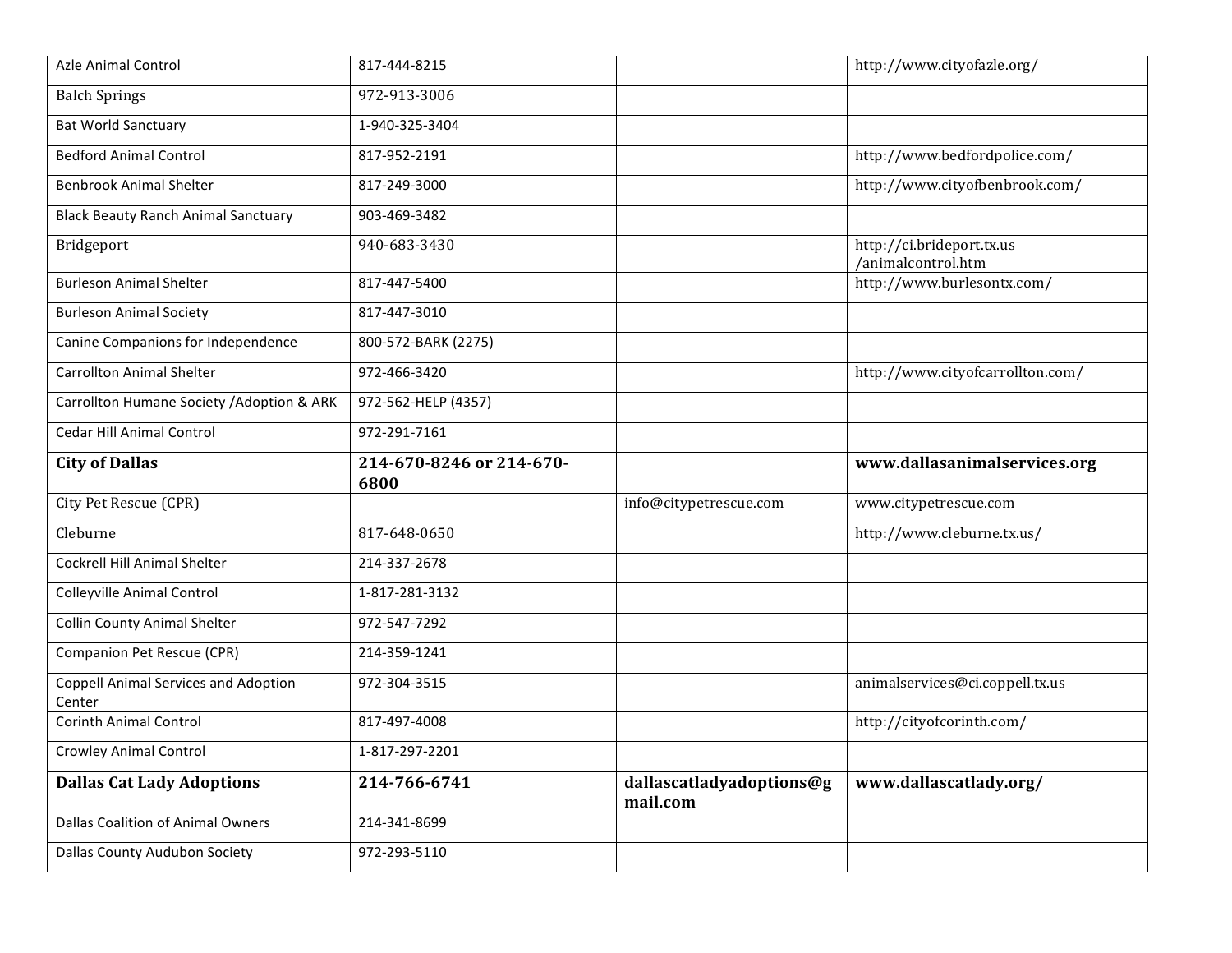| Dallas-Fort Worth Purebred Cat Rescue | 817-461-0867                |                     |                                                                                   |
|---------------------------------------|-----------------------------|---------------------|-----------------------------------------------------------------------------------|
| Dalworthington Animal Control         | 817-265-4401                |                     |                                                                                   |
| <b>Decatur Animal Control</b>         | 1-940-627-7888              |                     |                                                                                   |
| <b>Denton Animal Control</b>          | 940-349-7594                |                     | http://www.dentonpolice.com/                                                      |
| DeSoto Animal Control                 | 972-272-2489                |                     | http://www.ci.desoto.tx.us/                                                       |
| DFW Cocker Spaniel Rescue             | 972-994-1133                | DFWCSR@gmail.com    | www.dfwcockerrescue.org                                                           |
| <b>DFW FurGotten Friends</b>          |                             | stephen60@att.net   | www.dfwfgf.org/                                                                   |
| DFW Humane Society of Irving          | 972-253-3333                |                     |                                                                                   |
| DFW Rescue Me                         |                             |                     | dfwrescueme.org                                                                   |
| Doggiemom Rescue                      | 214-952-8284                |                     |                                                                                   |
| Duncanville                           | 972-231-6111                |                     | http://www.ci.duncanville.tx.us/                                                  |
| <b>Duncanville Animal Control</b>     | 972-780-5025                |                     |                                                                                   |
| Duncanville Animal Shelter            | 972-291-5335                |                     |                                                                                   |
| <b>East Lake Pet Orphanage</b>        | 214-342-3100                | elpo@welovepets.net | www.elpo.org                                                                      |
|                                       |                             |                     |                                                                                   |
| Ellis County Volunteer Animal Shelter | 972-617-3581                |                     |                                                                                   |
| <b>Ennis Animal Control</b>           | 972-878-1234                |                     |                                                                                   |
| <b>Euless Animal Shelter</b>          | 817-685-1592                |                     | http://www.ci.euless.tx.us/                                                       |
| <b>Fairview Animal Control</b>        | 972-562-0522                |                     |                                                                                   |
| Farmers Branch                        | 972-919-8710                |                     | http://www.ci.farmers-<br>branch.tx.us/environmentalhealth/<br>animalcontrol.html |
| <b>Farmers Branch Animal Shelter</b>  | 972-243-7605                |                     |                                                                                   |
| <b>Fate Animal Control</b>            | 972-771-4601                |                     |                                                                                   |
| <b>Feral Friends</b>                  | 972-671-0429                |                     |                                                                                   |
| Find-A-Pet                            | 214-827-HELP (4357)         |                     |                                                                                   |
| Flower Mound Animal Adoption Center   | 972-874-6390                |                     |                                                                                   |
| <b>Flower Mound Animal Services</b>   | 972-874-7274                |                     |                                                                                   |
| Flower Mound Humane Society           | 1-888-PETS-TO-GO (738-7864) |                     |                                                                                   |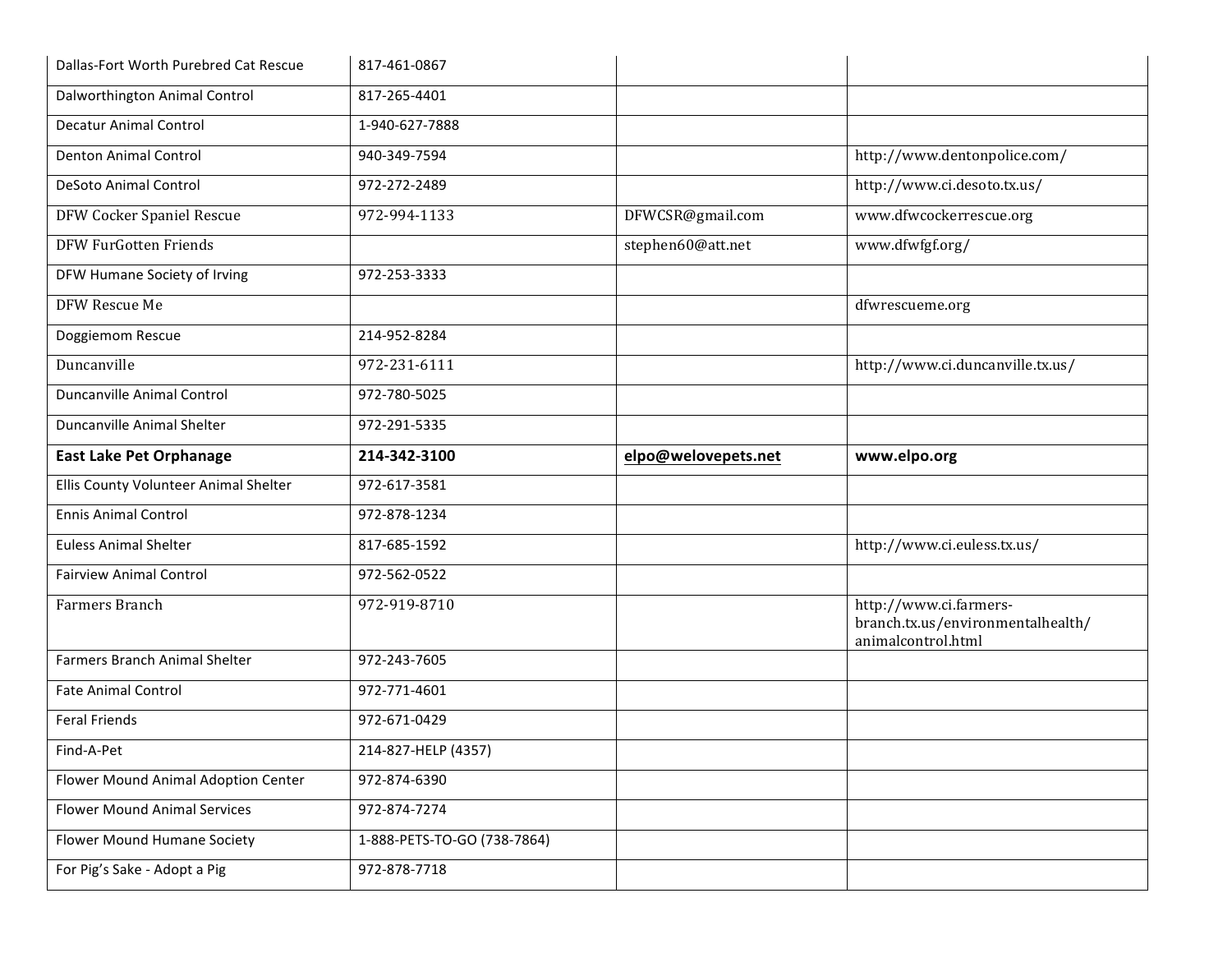| <b>Forney Animal Control</b>                        | 972-564-4056                      |                                      |                                                              |
|-----------------------------------------------------|-----------------------------------|--------------------------------------|--------------------------------------------------------------|
| Fort Worth Animal Care and Control Division         | 817-392-3737                      |                                      | http://www.fortworthgov.org/health/ac                        |
| Fort Worth Animal Shelter                           | 817-871-7290                      |                                      |                                                              |
| <b>Frisco Animal Control</b>                        | 972-335-5555                      |                                      |                                                              |
| Frisco Humane Society (fosters only)                | 972-498-8980                      |                                      |                                                              |
| <b>Furever Friends</b>                              | 817-246-9316                      |                                      |                                                              |
| <b>Garland Animal Services</b>                      | 972-205-3570                      |                                      |                                                              |
| <b>Garland Pawsibilities</b>                        |                                   | info@garlandpaws.org                 | www.garlandpawsibilities.org                                 |
| Glenn Heights Animal Control                        | 972-223-2107                      |                                      |                                                              |
| <b>Granbury Friends to Animals</b>                  | 817-326-3647                      |                                      |                                                              |
| <b>Grand Prairie Animal Services</b>                | 972-237-8575                      |                                      | http://www.gptx.org/EnvironmentalServi<br>ces/AnimalServices |
| Grapevine                                           | 817-410-3370                      |                                      | http://www.ci.grapevine.tx.us/                               |
| <b>Grapevine Animal Control</b>                     | 817-410-3370                      |                                      |                                                              |
| H.O.R.S.E.S. in Texas                               | 1-877-720-1685                    |                                      |                                                              |
| Haltom City Animal Shelter                          | 817-759-2124                      |                                      |                                                              |
| Happy Endings Dog Rescue                            | 254-666-8240                      | leanne@happyendingsdogrescu<br>e.com |                                                              |
| <b>Hearing Dog Companions</b>                       | 972-226-4679                      |                                      |                                                              |
| <b>Heath Animal Control</b>                         | 972-771-6228                      |                                      |                                                              |
| Help for Helpless Animals                           | 972-424-4860                      |                                      |                                                              |
| <b>Hickory Creek</b>                                | 940-465-7444                      |                                      |                                                              |
| <b>Highland Park</b>                                | 214-521-4161                      |                                      |                                                              |
| <b>Highland Village</b>                             | 972-899-5092x1                    |                                      | http://www.highlandvillage.org/                              |
| Home At Last Animal Haven                           | 817-309-3813                      |                                      |                                                              |
| Homeward Bound Animal Rescue                        | 817-792-5122                      |                                      |                                                              |
| Hood County Animal Shelter - Friends for<br>Animals | 1-817-326-3647                    |                                      |                                                              |
| Hopkins County Animal Protection League             | 1-903-439-2953                    |                                      |                                                              |
| HSNT Southwest Adoption Center                      | 817-423-DOGS (3647), 817-423-CATS |                                      |                                                              |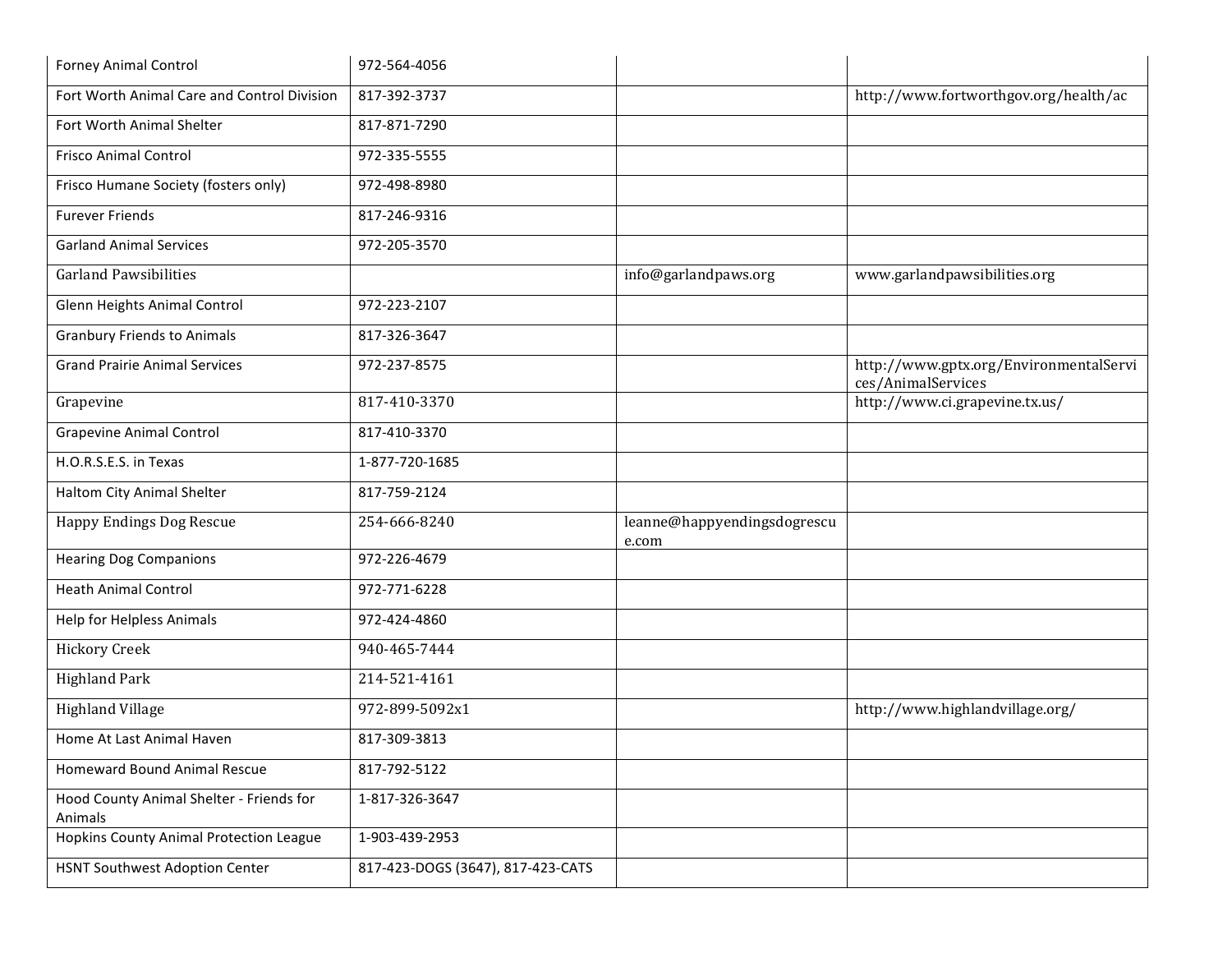| Humane Animal Rescue Team (HART)                      | 214-332-9535                |                        |                                               |
|-------------------------------------------------------|-----------------------------|------------------------|-----------------------------------------------|
| Humane Society of Coppell                             | 972-462-1121                |                        |                                               |
| Humane Society of Dallas County (Dog &<br>Kitty City) | 214-350-7387                |                        |                                               |
| Humane Society of Flower Mound                        | 1-888-PETS-TO-GO (738-7864) |                        |                                               |
| Humane Society of Greater Dallas                      | 214-343-3666                |                        |                                               |
| Humane Society of Lewisville                          | 972-353-4840                |                        |                                               |
| Humane Society of Mesquite                            | 972-288-8186                |                        |                                               |
| Humane Society of North Texas                         | 817-332-HSNT                |                        |                                               |
| Humane Society of the U.S. (Spay/Neuter)              | 972-488-2964                |                        |                                               |
| Humane Society of the U.S. Clinic                     | 214-372-9999                |                        |                                               |
| Hurst                                                 | 817-788-7216                |                        | http://www.ci.hurst.tx.us/                    |
| <b>Hutchins Animal Shelter</b>                        | 972-225-2363                |                        |                                               |
| International Exotic Feline Sanctuary                 | 940-644-5227                |                        |                                               |
| Internet Miniature Pinscher Service, Inc.             |                             | l.amedee@gmail.com     | www.minpinrescue.org                          |
| Irving                                                | 972-721-2256                |                        | http://www.ci.irving.tx.us/                   |
| Johnson County Humane Society                         | 817-297-1511                |                        |                                               |
| Keller                                                | 817-743-4516                |                        | http://www.kellerpd.com/animalshelter.<br>htm |
| Kennedale                                             | 817-478-6173                |                        | http://www.cityofkennedale.com/               |
| KittiCo Cat Rescue                                    | 214-826-6903                |                        |                                               |
| Kool Kats Feline Rescue                               | 817-448-8394                |                        |                                               |
| Lake Dallas                                           | 940-497-7090                |                        |                                               |
| Lancaster                                             | 972-218-1210                |                        | http://www.ci.lancaster.tx.us/                |
| Legacy Boxer Rescue                                   |                             | info@savetheboxers.com | www.savetheboxers.com                         |
| Lewisville                                            | 972-219-3478                |                        | http://www.cityoflewisville.com/              |
| Life Long Rescue                                      |                             |                        | www.lifelongrescue.org                        |
| Little Elm Animal Control                             | 972-294-3855                |                        |                                               |
| Living Material Center (Plano ISD)                    | 972-422-5212                |                        |                                               |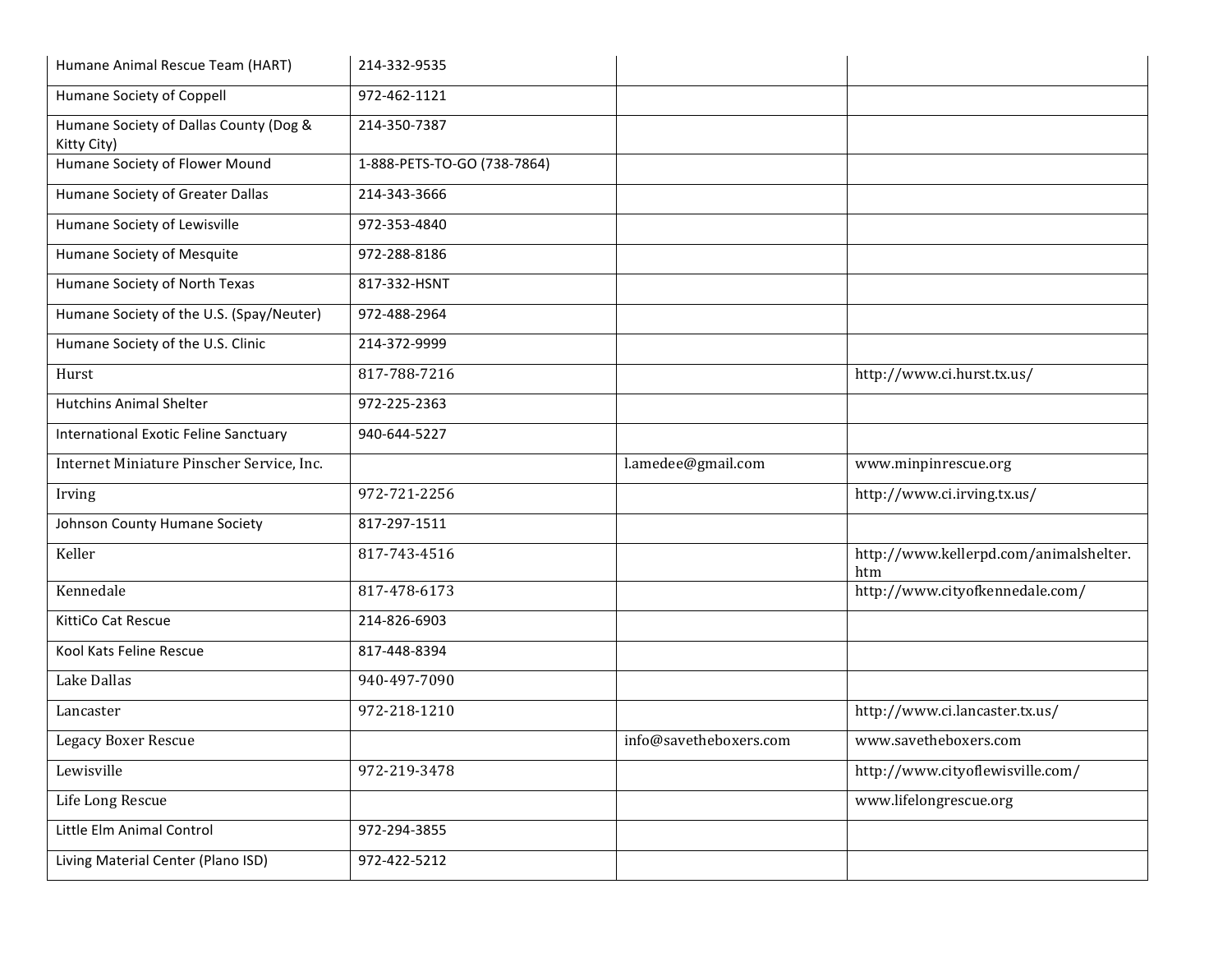| Lost Pets Hot Line                                             | 214-670-8389                    |                           |                                |
|----------------------------------------------------------------|---------------------------------|---------------------------|--------------------------------|
| Low Cost Sterilization and Vaccination<br>Program              | 940-566-5551                    |                           |                                |
| Mansfield                                                      | 817-477-2038                    |                           | www.mansfield-tx.gov/ps/ac     |
| Maranatha (Bird Rescue)                                        | 972-272-7402                    |                           |                                |
| McKinney                                                       | 972-547-7445                    |                           |                                |
| <b>Melissa Animal Control</b>                                  | 972-838-2036                    |                           |                                |
| Mesquite                                                       | 972-216-6907                    |                           |                                |
| Metroplex Animal Coalition (MAC)                               | 214-343-3666                    |                           |                                |
| <b>Metroplex Mutts</b>                                         |                                 | metroplexmutts1@gmail.com | www.metroplexmutts.org         |
| <b>Metroport Humane Society</b>                                | 817-491-9499                    |                           |                                |
| <b>Murphy Animal Control</b>                                   | 972-424-6021                    |                           |                                |
| N. Richland Hills                                              | 817-427-6570                    |                           | http://www.nrhpets.com/        |
| Nature's Haven                                                 | 817-560-0905                    |                           |                                |
| New Beginnings Cat Rescue                                      |                                 |                           | http://nbcrtx.org/             |
| NorCal Boxer Rescue                                            | 1-866-989-NCBR (6227)           | texasboxers@ncbr.org      |                                |
| North Richland Hills Animal Adoption &<br><b>Rescue Center</b> | 817-427-6570                    |                           |                                |
| North Richland Hills Animal Services                           | 817-656-7559                    |                           |                                |
| North Texas Herpetological Society                             | 972-933-HERP (4377)             |                           |                                |
| North Texas Rabbit Sanctuary                                   | 972-234-8281                    | ntrs_tx@yahoo.com         | www.ntrs.org                   |
| North Texas Spay Neuter Coalition                              | 1-877-FIX-SPOT (349-7768)       |                           |                                |
| O'Connor Forney Road Animal Shelter                            | 214-670-8216                    |                           |                                |
| On The Wing Again                                              | 972-842-2805                    |                           |                                |
| <b>Operation Kindness</b>                                      | 972-418-PAWS                    | ok@operationkindness.org  | www.operationkindness.org      |
| PAL - Protective Animal League                                 | 972-881-1981 general phone line | protanimleag@yahoo.com    | www.protectiveanimalleague.org |
| Paws & Claws Rescue                                            | 817-491-7283                    |                           |                                |
| Paws Across Texas (Therapy Dogs)                               | 817-577-1103                    |                           |                                |
| Paws in the City                                               |                                 | info@pawsinthecity.org    | www.pawsinthecity.com          |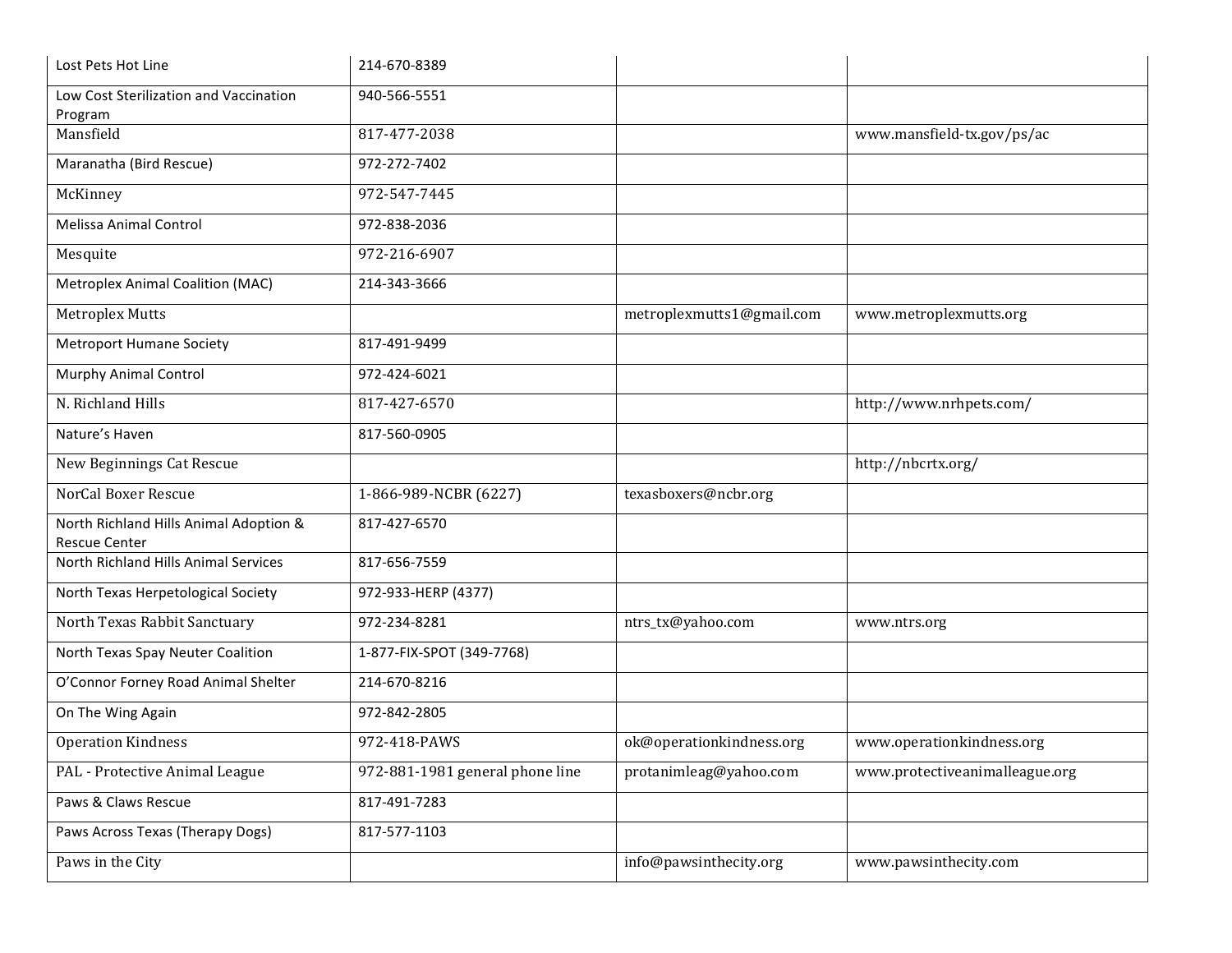| Pet Connection                                                       | 817-545-4885                |                         |                               |
|----------------------------------------------------------------------|-----------------------------|-------------------------|-------------------------------|
| Pet Rescue Society, Inc.                                             | 817-572-3220                |                         |                               |
| PETSMART PETS911                                                     | http://www.1888pets911.org/ |                         |                               |
| Pic-A-Pal                                                            | 214-821-4077                |                         |                               |
| <b>Plano Animal Services</b>                                         | 972-941-7205                |                         | www.planotx.org/animal        |
| Plano Animal Shelter                                                 | 972-769-4360                |                         |                               |
| Pride & Pack (big cat rescue)                                        | 972-524-6807                |                         |                               |
| Project Haven (bird rescue)                                          | 972-381-3075                |                         |                               |
| Protective Animal League                                             | 817-679-0817                |                         |                               |
| R.E.L.E.A.F.                                                         | 817-913-7047                |                         |                               |
| Rabbit Rescue                                                        | 940-241-1242                |                         |                               |
| Red River SPCA/Cooke County Humane<br>Society                        | 940-668-6714                |                         |                               |
| Richardson                                                           | 972-744-4480                |                         |                               |
| Richardson Animal Services/Shelter                                   | 972-744-4480                |                         |                               |
| Richardson Humane Society                                            | 972-234-5117                |                         |                               |
| <b>Richland Hills</b>                                                | 817-314-3962                |                         | http://www.richlandhills.com/ |
| <b>Richland Hills Animal Shelter</b>                                 | 817-299-1893                |                         |                               |
| Riff's Friends Dog Rescue,<br>a part of Park Cities Obedience School |                             | pcoschool@sbcglobal.net |                               |
| River Oaks Police Dept. Animal Control Div.                          | 817-626-1991                |                         |                               |
| Rockwall Animal Shelter                                              | 972-771-7750                |                         |                               |
| Rogers Wildlife Rehabilitation Center                                | 972-329-2473                |                         |                               |
| Rowlett Animal Adoption Center (hotline)                             | 972-412-5250                |                         |                               |
| Royse City                                                           | 972-635-6609                |                         |                               |
| <b>Sachse Animal Control</b>                                         | 972-495-2271 x157           |                         |                               |
| Sachse Pet Pals                                                      | 972-495-9645                |                         |                               |
| Save the Animals Rescue Society                                      | 972-459-9181                |                         |                               |
| Seagoville Animal Shelter                                            | 972-287-6821                |                         |                               |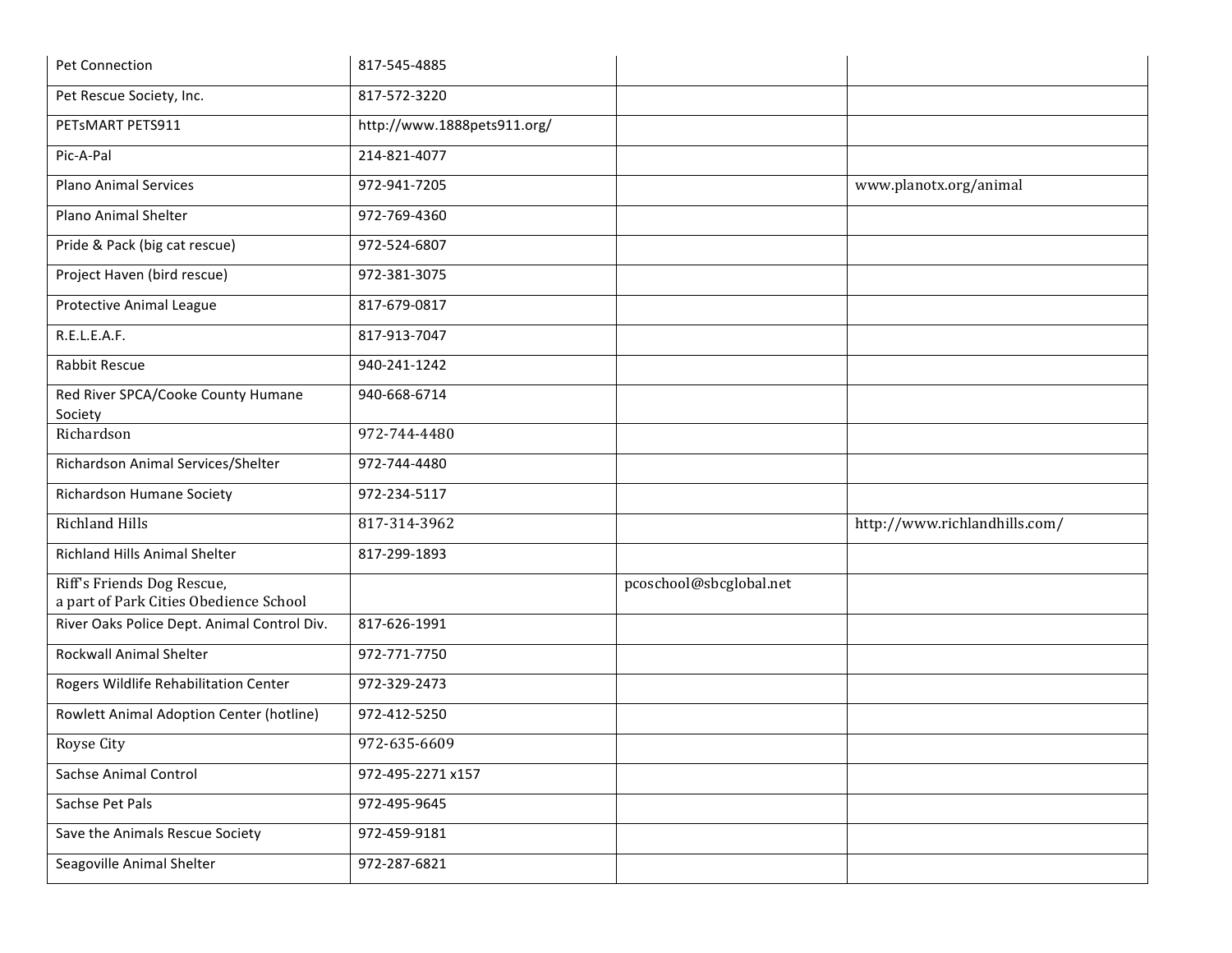| <b>Serenity Springs Sanctuary</b>                   | 940-964-2318              |                             |                                                    |
|-----------------------------------------------------|---------------------------|-----------------------------|----------------------------------------------------|
| Spay Neuter Your Pet                                | 214-349-7697              |                             |                                                    |
| SPCA of Ellis County                                | 972-935-0756              |                             |                                                    |
| <b>SPCA of Texas Dallas</b>                         | 214-742-SPCA (7722)       |                             |                                                    |
| SPCA of Texas Injured Stray Rescue                  | 214-742-SPCA (7722)       |                             |                                                    |
| SPCA of Texas McKinney                              | 214-742-SPCA (7722)       |                             |                                                    |
| SPCA of Texas Pet Grief Counseling                  | 214-461-5131              |                             |                                                    |
| Sunnyvale Animal Control                            | 972-226-7177              |                             |                                                    |
| Tara's Grove Pet Rescue                             | 972-437-6656              |                             |                                                    |
| Texas Cares - Cats & Kittens                        | 972-633-CATS (2287)       |                             |                                                    |
| <b>Texas Coalition for Animal Protection</b>        |                           |                             |                                                    |
| <b>Texas Collie Rescue</b>                          | 713-545-7408              | info@texascollierescue.org  | www.texascollierescue.org                          |
| <b>Texas Collie Rescue</b>                          | 979-820-4478              |                             |                                                    |
| <b>Texas Collie Rescue</b>                          | 281-484-1569              |                             |                                                    |
| Texas Italian Greyhound Rescue                      | 469-569-4567              | iggygal67@yahoo.com         | www.txigrescue.org                                 |
| <b>Texas Pawprints</b>                              |                           | hairball@texaspawprints.org |                                                    |
| <b>Texas Regional Animal Rescue</b>                 | 469-360-6963              | TRAnimalRescue@aol.com      |                                                    |
| Texas Rustlers Guinea Pig Rescue                    | 817-430-9681 214-587-8175 |                             |                                                    |
| The Colony                                          | 972-370-9250              |                             |                                                    |
| The Heard Natural Science & Wildlife<br>Sanctuary   | 972-562-5566              |                             |                                                    |
| The Queenie Foundation                              | 214-328-3332              |                             |                                                    |
| the SADIE foundation                                |                           | k9kids1@verizon.net         | www.rescuefriends.info                             |
| Town & Country Shelter Rescue                       | 817-346-4578              |                             |                                                    |
| <b>Treasured Friends</b>                            | 972-247-3455              |                             |                                                    |
| <b>Tri-City Animal Shelter</b>                      | 972-291-5335              |                             |                                                    |
| <b>Trophy Club</b>                                  | 940-349-1600              |                             | www.ci.trophyclub.tx.us/dps/<br>animal_control.asp |
| University of North Texas Feral Cat Rescue<br>Group | 940-566-3199              |                             |                                                    |